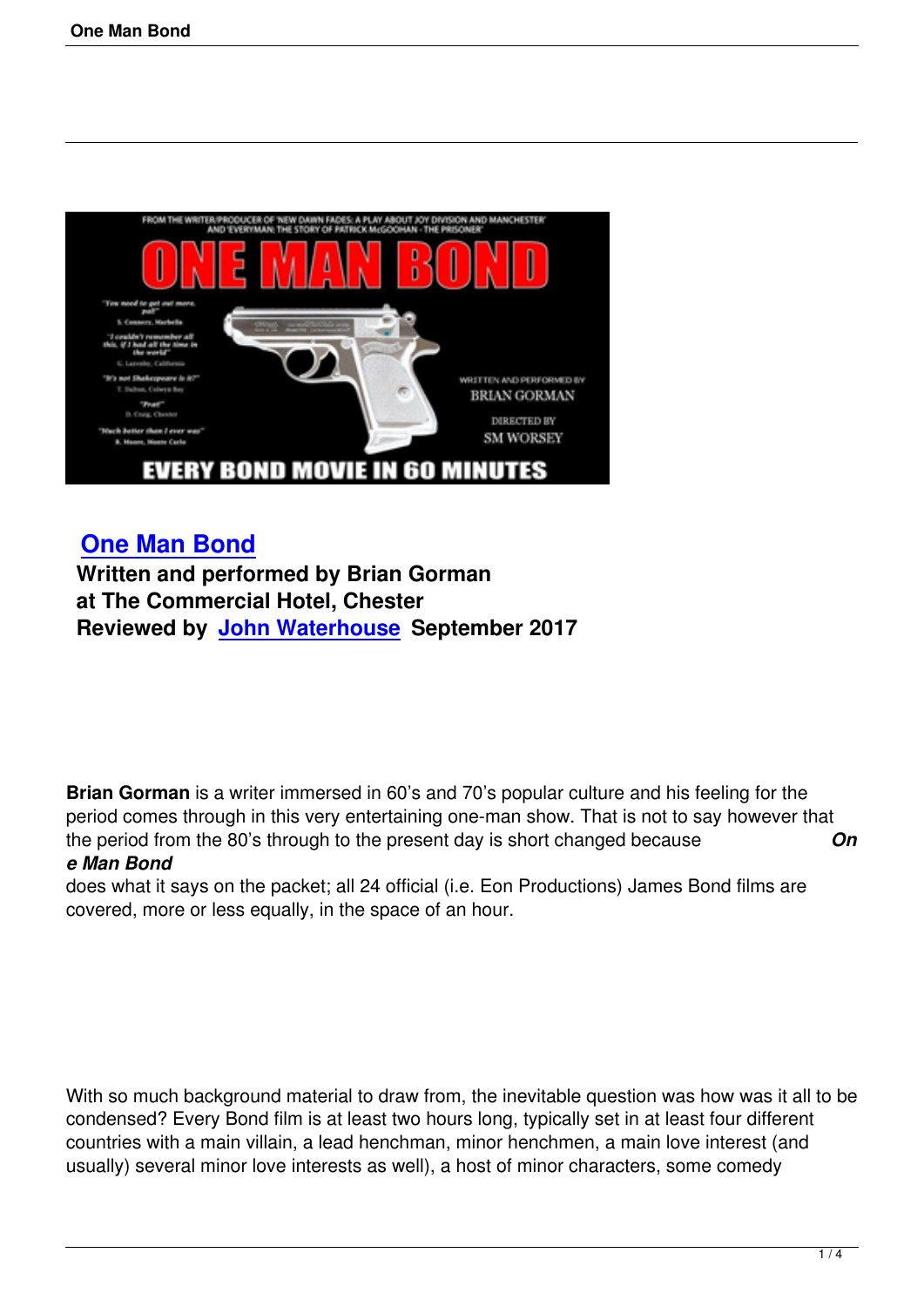sidekicks and the stock trio of M, Q and Moneypenny (and often more besides).



*One Man Bond* makes no attempt to describe the plots or give synopses but rather seeks to give a flavour of the spirit of each film, with snippets of iconic scenes and notable dialogue. A couple of lines from the opening credits song of each film are sung (or occasionally hummed) to ensure the audience keeps up to speed with which film is being depicted and the show proceeds at break-neck pace as we are led some of the most iconic scenes in movie history and reminded of a few less-well remembered gems, with few props and no background sounds or music.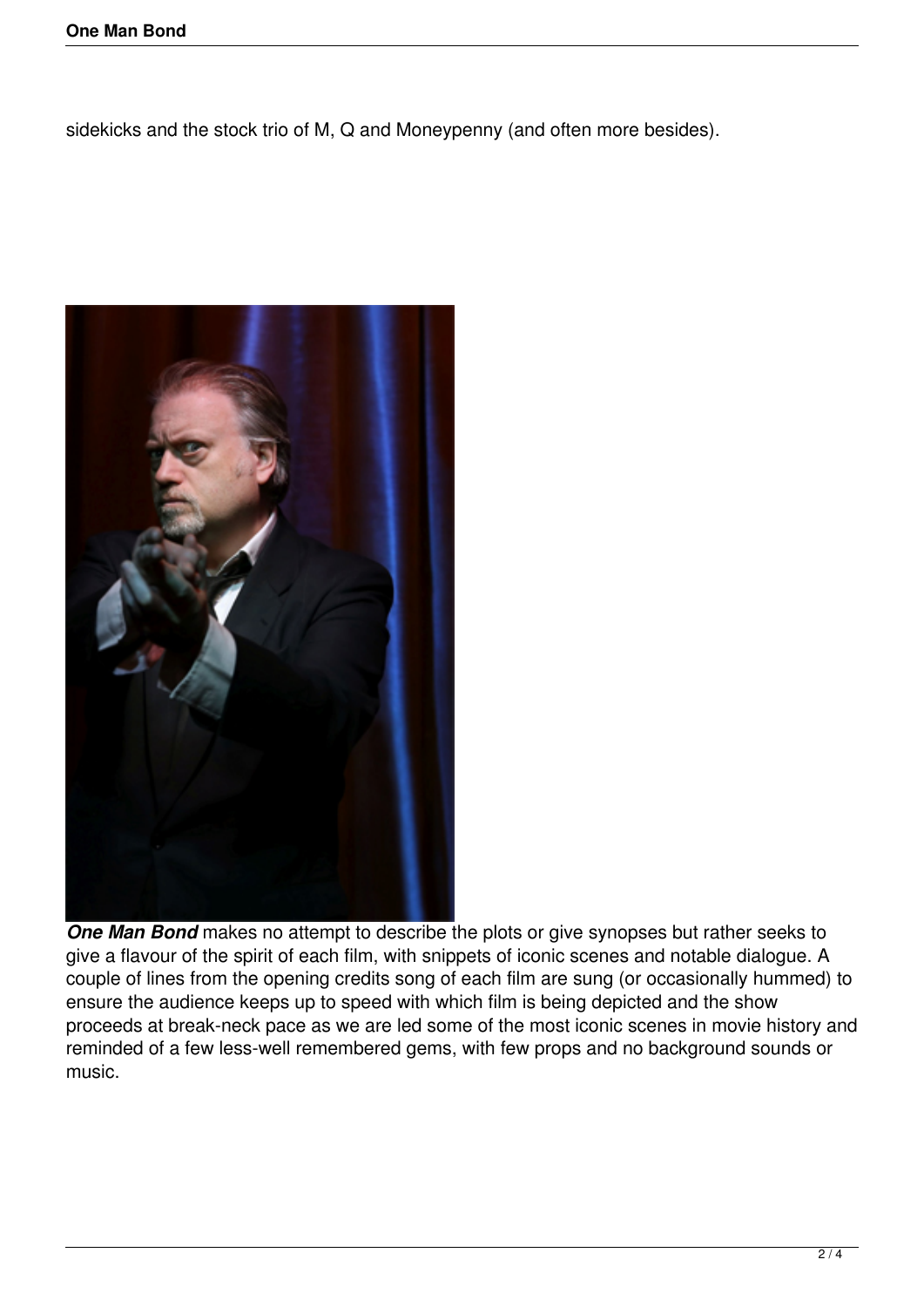Clearly a lot of effort has gone into capturing the mannerisms of so many characters and the constant split-second changing of voice and expression are impressive. To those us who really know our Bond's, some renditions are quite brilliant. A personal favourite was holding the expression on Max Zorin's face at the end of 'A view to a kill', as he realises he is about to fall from the top of the Golden Gate bridge; absolutely spot on.

Another was Bond's (ie. Sean Connery's) exchange with Blofeld in 'You only live twice.' It was Donald Pleasances interpretation of the character here which provided the main inspiration for Dr Evil in the Austin Powers films and it was captured perfectly in *One Man Bond*. There were one or two misses. For me, Brian did not quite get Telly Savalas's Blofeld from 'On her Majesty's secret service, or George Lazneby's Bond for that matter, but overall, the standard is very high.

A lot of the fun in this show comes not just from the trip down memory lane but experiencing the juxtaposing of the very different approaches to Bond by the various actors. The suave, well-spoken Roger Moore voice lends itself to amusingly deflating high drama whilst the hard, no-nonsense Sean Connery is a perfect contrast. The finest observation for me however was how softly spoken Pierce Brosnan's Bond was, sounding almost effeminate compared to the others. I had never picked up on this watching the 90's era Bonds but seeing the interpretation here alongside the others made it instantly recognisable.

**One Man Bond** is a very funny show, performed with real feeling and attention to detail. If you're not a Bond fan, you might struggle to get it in places but it will surely inspire others to check out some Bond films they might not have seen or perhaps re-visit some classic Bonds not viewed for some time. *One Man Bond* will return.